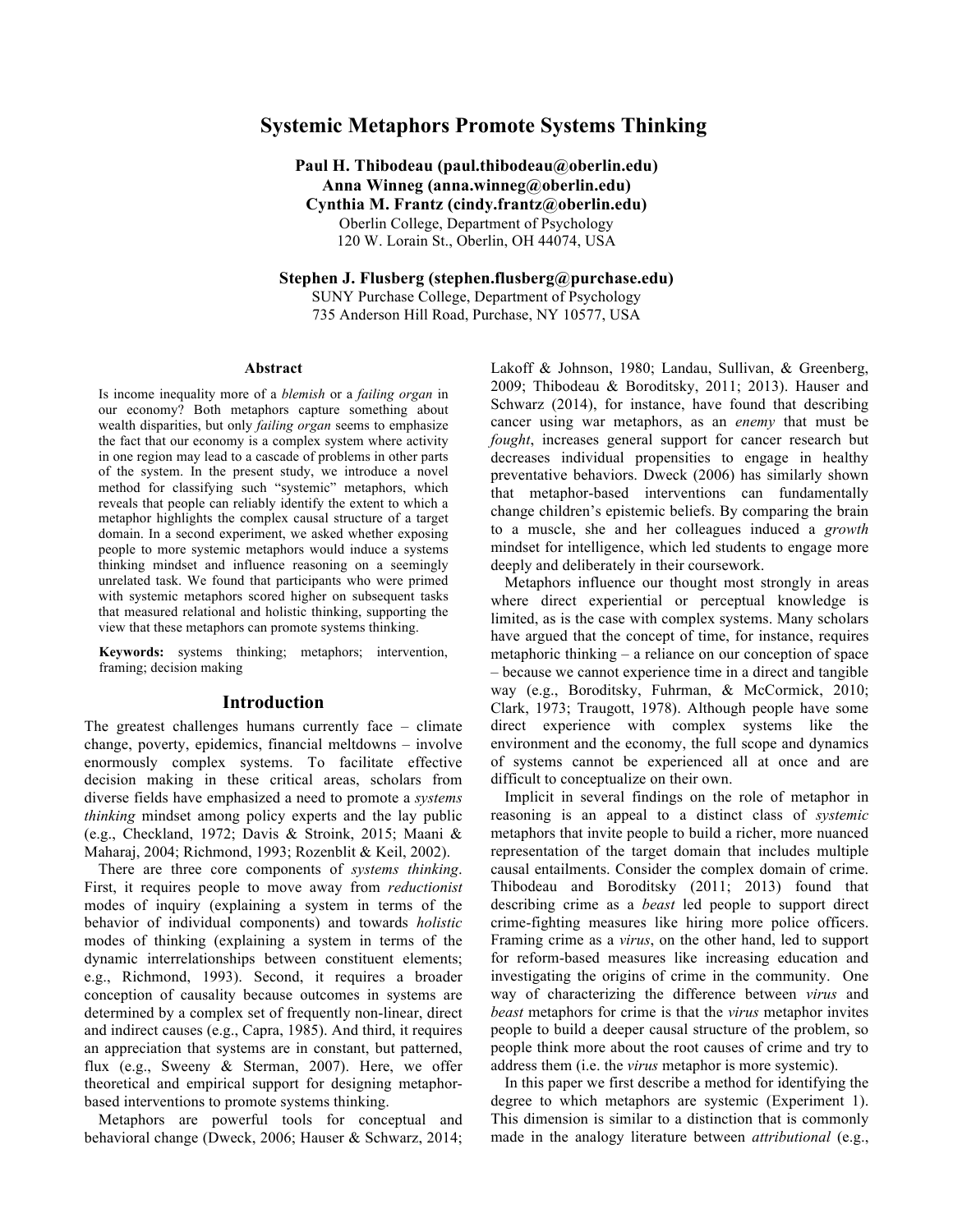"The sun is an orange") and *relational* (e.g., "The atom is a solar system") comparison (Gentner, 1983; Lakoff, 2002; Wolff & Gentner, 2011). Relational analogies and metaphors highlight complex structural relationships (e.g., a national park is the *backbone* of the park system because it provides support and structure to the whole system, without which the system would not function properly) whereas attributional analogies and metaphors focus on relatively superficial, feature-level correspondences between domains (e.g., a national park is the *pearl* of the park system since it is particularly beautiful).

In a second experiment, we exposed participants to more or less systemic metaphors (based on results from Experiment 1) before they completed a set of tasks that have been used to measure holistic (Maddux & Yuki, 2006) and relational reasoning (Rottman, Gentner, & Goldwater, 2012). We predicted that exposing people to systemic metaphors would help induce a systems thinking mindset that would transfer to seemingly unrelated tasks, thus leading to enhanced holistic and relational reasoning.

### **Experiment 1**

### **Methods**

**Participants** We recruited and paid 600 participants through Amazon's Mechanical Turk. We used Turk's exclusion capabilities to ensure that participants lived in the US and had a good performance record on pervious tasks. At the end of the survey participants were given a random completion code. Data from 18 participants were excluded because they did not provide an accurate completion code, leaving data from 582 participants for analysis.

This sample included an equal number of males (50%) as females. The average age of participants was 32.8 (*sd* = 11.46). Most (84%) had completed at least some college. The political affiliation of participants was skewed liberal, with 43%, 43% and 14% identifying as Democrat, Independent, and Republican, respectively.

**Materials & Procedure** We created three pairs of metaphors in which one was thought to be more systemic than the other (based on author intuitions and prior research). Each pair was used to frame one of three important socio-political domains: crime, education, and the economy.

To control for the valence, arousal, and additional linguistic associations of the metaphors, each pair of metaphors was developed from the same source domain. For instance, the two metaphors that were used to describe the economy both represented the financial system as a body. One, however, focused on a relatively superficial and isolated feature of a body by comparing income inequality to a *blemish.* The other highlighted the body as a holistic system by comparing income inequality to a *failing organ.* Body-related metaphors were also used to describe crime: the more systemic frame compared crime to a *virus*; the less systemic frame compared crime to a *broken bone*. Plant

metaphors were used to describe the educational system: the more systemic frame compared education to a *garden,* while the less systemic frame compared education to a *flower*.

Participants were randomly assigned to one of six between-subjects metaphor conditions in this experiment, and completed a set of three tasks for just one of the metaphors described above.

First, participants were presented with one of the six metaphors and were asked to provide an interpretation. For instance, "How is income inequality like a failing organ?"

Next, they were asked to rate the metaphor using an adapted version of Davis and Stroink's (2015) Systems Thinking Scale. There were six items on this scale that asked people to rate the extent to which, for instance, talking about income inequality as a failing organ captures the idea that…

- 1.…everything in the universe is somehow related to each other.
- 2.…nothing is unrelated.
- 3.…everything in the world is intertwined in a causal relationship.
- 4.…even a small change in any element of the universe can have significant consequences.
- 5.…any phenomenon has numerous causes, although some of the causes are not known.
- 6.…any phenomenon entails numerous consequences, although some of them may not be known.

Participants indicated their response using a five-point Likert scale that ranged from, 1, "Strongly Disagree", to 5, "Strongly Agree".

For the first two tasks, participants only saw one metaphor for a given issue. In the third task, they were presented with both metaphors for that issue at the same time (e.g., income inequality can be described as a *blemish* or a *failing organ*). They were then asked to make five judgments about the pair of metaphors:

- 1.Which seems to situate the issue in broader context?
- 2.Which seems to make the issue seem more complex?
- 3.Which seems to make the issue seem more simple?
- 4.Which seems to make the issue seem more involved something you can really influence and change?
- 5.Which do you find more appropriate?

After completing these three tasks, participants completed Davis and Stroink's (2015) Systems Thinking Scale, a 15 item questionnaire designed to measure "the tendency to perceive and understand relevant phenomena as emergent from complex, dynamic, and nested systems." Then they were asked a set of background demographic questions including their age, sex, first language, educational background, geographic location, and political affiliation.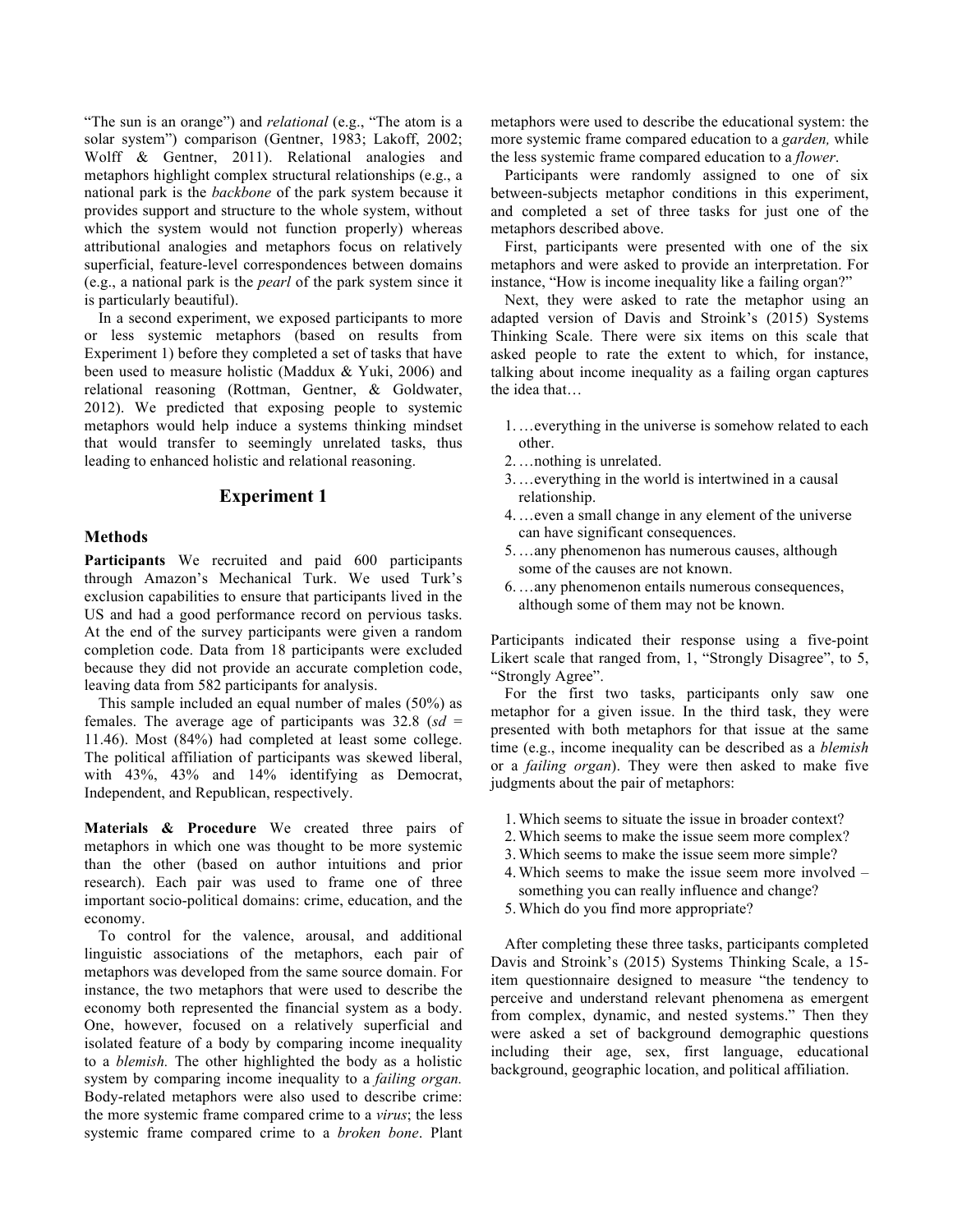### **Results and Discussion**

**Metaphor Interpretations** We used the Linguistic Inquiry and Word Count software (LIWC; Pennebaker, Chung, Ireland, Gonzales, & Booth, 2007) to analyze participants' interpretations of the metaphors. We predicted that people would write longer and more intricate interpretations for the metaphors that we considered relatively systemic. We also predicted that people who were high in systems thinking would write longer and more intricate interpretations. Accordingly, we fit an ANCOVA with main effects for issue, metaphor type (systemic or not), and systems thinking. We also included an interaction term between metaphor type and systems thinking.

We found a significant main effect for issue, *F*[2, 574]= 10.439,  $p \le 0.001$ : people wrote more about the economy ( $M =$ 33.55, *sd*=31.49) than crime, *t*[296.79; variances not assumed to be equal]=3.29, *p*=.001, (*M*=24.30, *sd*=21.59) or education,  $t[264.81] = 3.94$ ,  $p<.001$ ,  $(M=22.92, sd=17.73)$ . There was no difference between the crime and education stories in terms of length, *t*[398.57]=.71, *p*=.481.

In addition, we found a significant main effect of systems thinking,  $F[1, 576] = 9.673$ ,  $p = .002$ . People who were higher in systems thinking wrote more,  $B = .774$ ,  $SE = .219$ ,  $p < .001$ . We also found an interaction between systems thinking and metaphor type, *F*[1, 574]=4.4390, *p*=.037. In general, people wrote more in response to systemic metaphors (*M*=27.33, *sd*=23.51 compared to nonsystemic metaphors *M*=25.74, *sd*=25.21), *B*=43.31, *SE*=20.08, *p*=.031. At the same time, however, people who were high in systems thinking wrote slightly less about systemic metaphors than people who were low in systems thinking, *B*=-.619, *SE*=295, *p*=.036. In other words, people who were high in systems thinking wrote longer responses regardless of metaphor type, but people who were lower in systems thinking wrote more in response to systemic metaphors. There was no interaction between issue and metaphor type, *F*[2, 574]=.070, *p*=.932.

**Ratings of Systemic-ness** We fit the ratings data to an ANCOVA with the same terms for main effects and interactions (i.e. main effects for issue, metaphor type, and systems thinking; interactions between issue, metaphor type, and systems thinking). In this case, we found main effects of issue, (*F*[2, 574]=3.28, *p*=.038), systems thinking (*F*[1, 574]= 15.538, *p*<.001), and metaphor type (*F*[1, 574]=5.331,  $p=0.021$ ). People considered the economy (*M*=21.36, *sd*=4.56) to be more systemic than crime (*M*=20.16, *sd*=4.56) or education (*M*=20.27, *sd*=4.77),  $t$ [381.323; variances not assumed to be equal]=2.25,  $p=0.017$ and  $t[367.44] = 2.25$ ,  $p = .025$ , respectively. There was no difference in ratings between crime and education, *t*[405.31]  $= 22, p = 824.$ 

People who were higher in systems thinking considered the metaphors more systemic overall, *B*=0.116, *SE*=.030, *p*<.001, and systemic metaphors were rated as more systemic (*M*=20.99, *sd*=4.88, compared to nonsystemic metaphors, *M*=20.05, *sd*=4.92), *t*[565.45]=2.304, *p*=.022.

There were no interactions between systems thinking and metaphor type,  $F[1, 574] = 1.643$ ,  $p = .200$ , or between story and metaphor type, *F*[2, 574]=1.977, *p*=.140.

**Metaphor Comparison** Participants viewed the systemic metaphors as situating the target problems in a broader context,  $\chi^2$ [1]=208.08, *p*<.001, as more complex,  $\chi^2[1]$ =220.21, *p*<.001, and as less simple  $\chi^2[1]$ =163.00, *p*<.001. They also thought that the systemic metaphors made the target problems seem more involved but tractable,  $\chi^2$ [1]=43.99, *p*<.001, and more appropriate,  $\chi^2$ [1]=165.12, *p*<.001 (see Table 1).

**Table 1** Proportions of participants who judged the systemic metaphor as a better answer to the five comparison questions.

|                          | Context | Complex | Simple | Involved | Appropriate |
|--------------------------|---------|---------|--------|----------|-------------|
| Crime<br>$(n = 210)$     | 0.89    | 0.771   | 0.271  | 0.562    | 0.848       |
| Education<br>$(n = 198)$ | 0.879   | 0.753   | 0.293  | 0.768    | 0.823       |
| Economy<br>$(n = 174)$   | 0.598   | 0.914   | 0.126  | 0.58     | 0.603       |

The results of Experiment 1 suggest that metaphors can be quantified in terms of the degree to which they highlight systems. As predicted, people wrote more in response to systemic metaphors, rated them as more systemic, and viewed them as more systemic in a comparison task.

## **Experiment 2**

In Experiment 2 we tested whether exposing people to a pair of systemic metaphors could induce a systems thinking mindset. There were four between-subjects conditions in the metaphor exposure task: people read one of two types of metaphors (systemic or not) and made one of two kinds of judgments about the domains that the metaphors framed (an evaluation or an explanation). Half of the participants were asked to rate the degree to which a policy proposal would address the target problem, while the other half were asked to explain how and why a policy would address the target problem.

The policy proposals were designed to be consistent with the distinction between the metaphor frames. After reading a more systemic metaphor, people were asked to evaluate or explain a more systemic intervention; after reading a less systemic metaphor, people were asked to evaluate or explain a less systemic intervention. For instance, people in the more systemic condition were asked whether "reforming educational programs" would be likely to reduce a crime *virus*. In contrast people in the less systemic condition were asked whether "increasing street patrols" would be likely to reduce crime when it was framed as a *broken bone*.

We chose to pair policies with matching metaphors *(i.e.*) relatively systemic policies with relatively systemic metaphors and less systemic policies with less systemic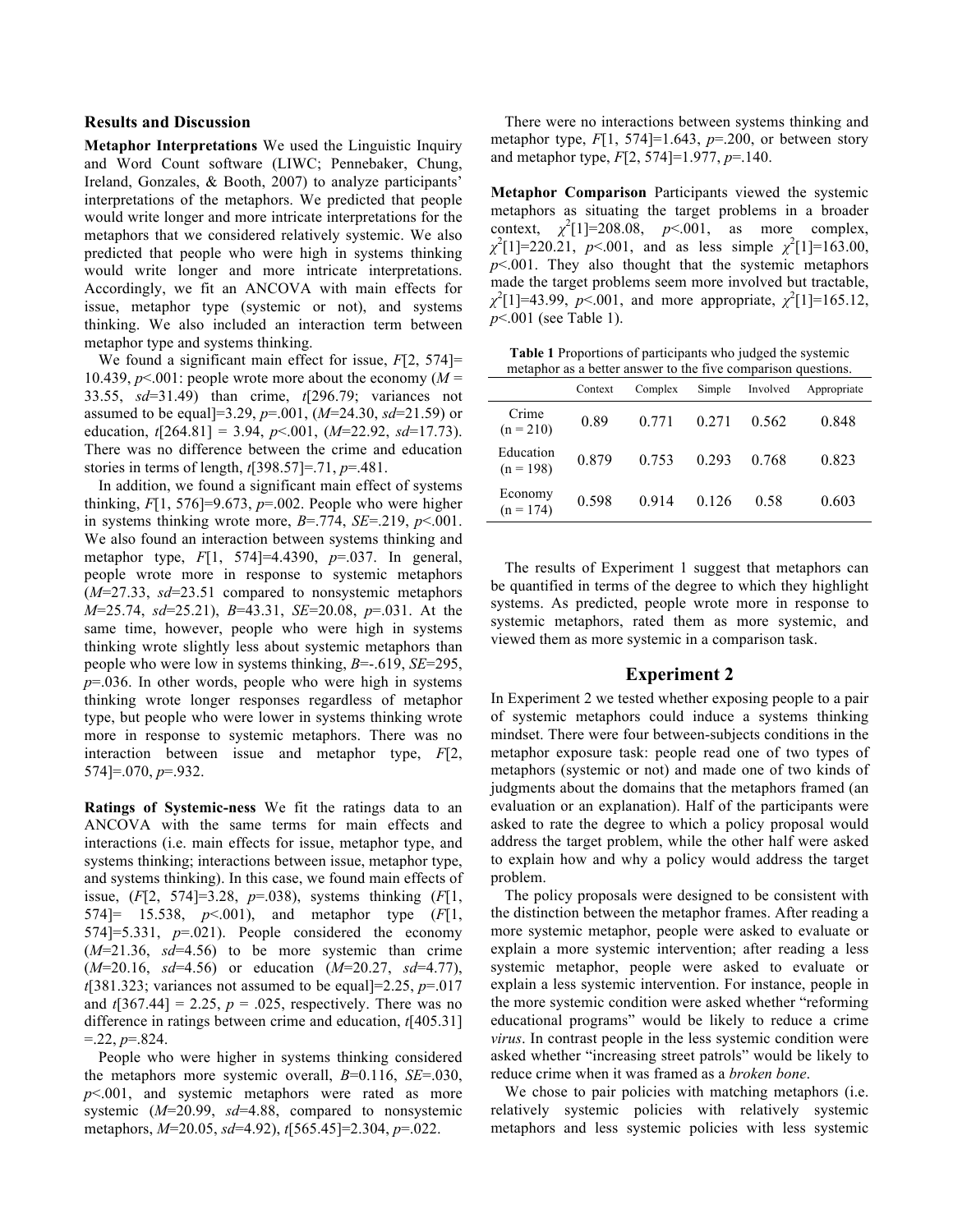metaphors) to facilitate the influence of the metaphor frames. For instance, evaluating a systemic policy (e.g., reforming educational practices) after reading a less systemic metaphor might disrupt the mindset induced by the  $metaphor frame<sup>1</sup>$ .

After completing the metaphor exposure task, participants completed two follow-up tasks that were designed to measure their tendency to engage in systems thinking. As the conceptual foundation of systems thinking relates to constructs like holistic thinking and relational thinking, one of the follow-up tasks was adapted from studies of holistic thinking (Maddux & Yuki, 2006) and the other was adapted from studies of relational thinking (Rottman, Gentner, & Goldwater, 2012).

Our hypothesis was that people who were exposed to systemic metaphors would be more likely to show patterns of behavior consistent with holistic and relational thinking. We also predicted that the effect might be strongest in the explanation conditions, as these conditions would seem to require that participants think more deeply about the target domains.

### **Method**

**Participants** We recruited and paid 450 people through Mechanical Turk, using the same exclusion criteria as in Experiment 1. Data from 42 participants were excluded because they either did not provide an accurate completion code or because they had also participated in Experiment 1.

There were slightly fewer male participants (39%) than female. The average age of participants was 36.47 (*sd* = 12.99). Most (86%) had completed at least some college. The political ideology of the participants was skewed slightly liberal: 38%, 32% and 22% identified as a Democrat, Independent, Republican, respectively; 9% identified as "other".

In line with prior work on relational reasoning (Rottman, Gentner, & Goldwater, 2012), we asked participants to report their level of mathematical and scientific training on a 4-point scale: 6%, 37%, 45%, and 11% of participants identified as having no background, not much background, some background, and a lot of background in math and science, respectively. The sample also included participants with a range of scores on the Systems Thinking Scale (*M* = 68.14,  $sd = 6.95$ ; median = 68).

**Materials and Design** Before completing the experimental tasks, participants completed the Systems Thinking Scale (Davis & Stroink, 2015). This measure was presented at the beginning of the study so that the manipulation would not influence participants' responses on the scale.

Then participants completed a metaphor exposure task. They read two metaphors that did or did not emphasize a holistic system. We used the crime and economy metaphors from Experiment 1 because they showed a clear dichotomy on the systemic dimension and because both conceptualized the target domain as a body. In the more systemic condition, participants read reports that framed crime as a *virus* and income inequality as a *failing organ*. In the less systemic condition, participants read reports that framed crime as a *broken bone* and income inequality as a *blemish*.

Next, participants were presented with a policy intervention for each issue. The policies, like the metaphors, were designed to differ in the degree to which they emphasized a system. People in the systemic condition were presented with systemic policies (for crime: reforming educational practices; for income inequality: forgiving student loan debt). People the non-systemic condition were presented with less systemic policies (for crime: increasing street patrols that look for criminals; for income inequality: raising the minimum wage).

Half of the participants evaluated the policy proposals on a 5-point Likert scale  $(1 -$  "Very unlikely to improve the {crime / income inequality} situation";  $5 =$  "Very likely"). The other half of participants were asked to describe "why this course of action is likely to improve the crime / income equality situation."

After completing the metaphor task, participants completed measures of holistic and relational thinking (randomly ordered across participants). As a measure of holistic thinking (Maddux & Yuki, 2006), people read a story about a student who had caused an accident on the freeway and evaluated the student's responsibility for five outcomes. The outcomes were increasingly distally related to the accident, rated on a 4-point scale that ranged from "Not responsible at all" to "Completely responsible." These questions read:

If you were the student, how responsible would you feel for…

- 1. …damaging your own car.
- 2. …the driver you hit.
- 3. …missing a meeting that you were rushing to attend.
- 4. …delaying other commuters in traffic.
- 5. …causing an accident that occurred further back in traffic.

Prior work has shown that people attribute less responsibility to the student as the outcomes become more distally related to the accident. However, holistic thinkers have been shown to be more likely to attribute responsibility to the student for distally related outcomes (Maddux & Yuki, 2006).

 $<sup>1</sup>$  There is, however, a drawback to this method in that it introduces</sup> another variable into the design: if people in the systemic condition show an increased propensity to engage in relational reasoning, it may be because they read two systemic metaphors or it may be because they thought about two systemic policy approaches. In future work, we plan to include additional conditions in which the policies are incongruent with the metaphor frames (i.e. some people evaluate a less systemic policy approach to a systemic framing of the issues and vice versa). As this represents a novel exploration in cognitive science, we designed the experiment to maximize our chances of seeing an effect.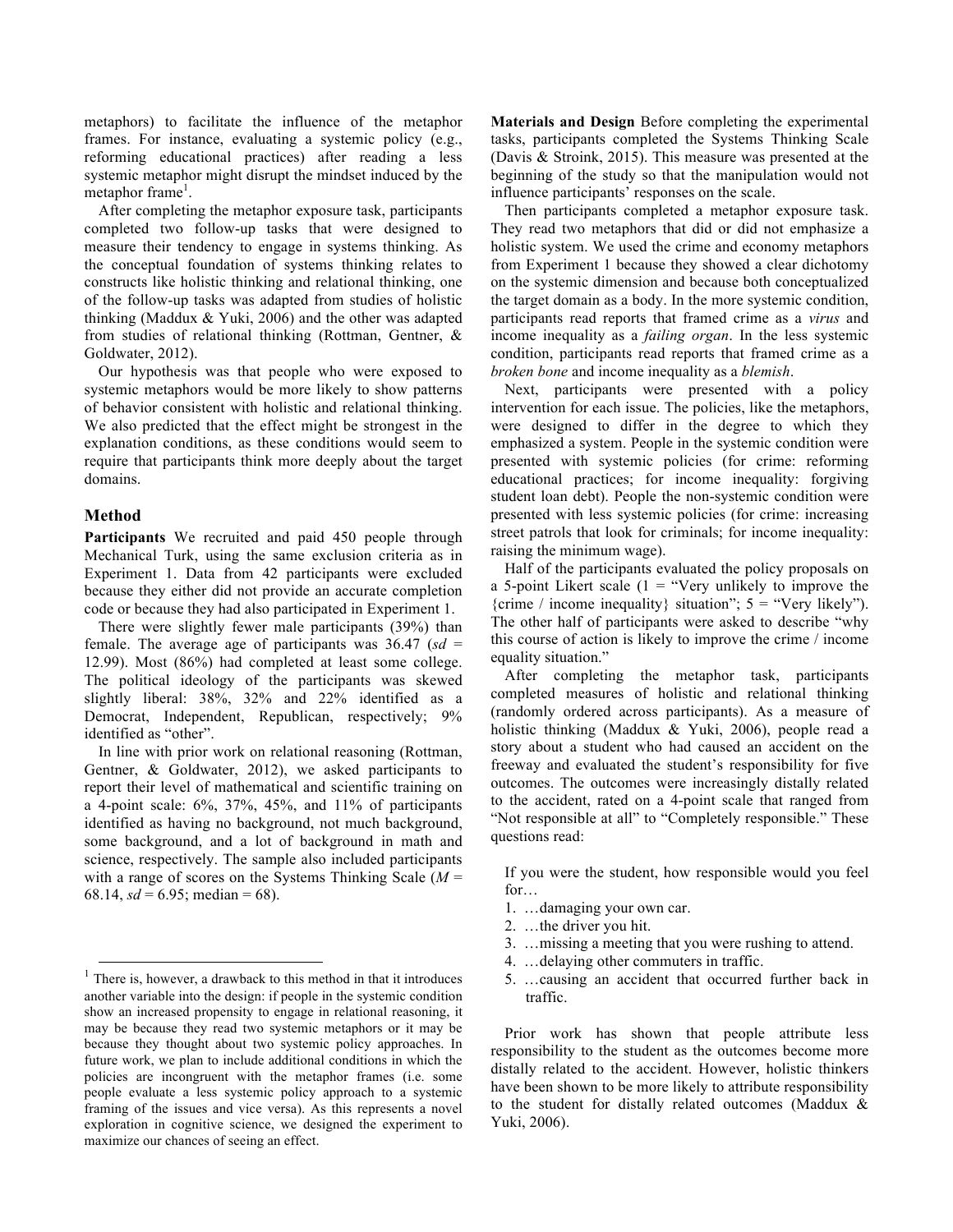As a measure of relational thinking, participants read and made judgments about verbal descriptions of causal systems (Rottman, Gentner, & Goldwater, 2012). In the original version of this task, participants were given descriptions of 25 systems – five particular kinds of causal systems from five target domains – and asked to sort them into groups. It was found that participants with a scientific background were more likely to categorize the descriptions by causal structure than content domain.

We adapted this study so that it could be more easily included in a web-based experiment by making it a "match to sample" task. The "sample" described a particular kind of system (e.g., positive feedback loop, negative feedback loop, causal chain) in a target domain (environmental, economic, biological). There were two potential matches: one that described a similar causal system and one that described a similar content domain. There were five trials of this task, presented in a randomized order.

After completing the three experimental tasks, participants were asked their sex, first language, educational history, "general math and science ability," geographic location, and political affiliation.

### **Results and Discussion**

**Holistic Thinking** Ratings of responsibility for outcomes related to the car accident were subjected to a repeatedmeasures ANCOVA with condition (systemic or not) and task (evaluation or generation) as between-subjects predictors, and outcome (coded continuously from most proximal to most distal) as a within-subjects predictor. We also included systems thinking as a covariate.



**Figure 1**. Attributions of responsibility to proximally (left) and distally (right) related outcomes by metaphor condition. Error bars reflect standard errors of the means.

Consistent with prior research, people attributed less blame to the student as the outcomes became more distally related to the car accident,  $F[1, 1627] = 578.63$ ,  $p < .001$ . However, we found an interaction between condition (systemic or not) and outcome,  $F[1, 1627] = 4.02$ ,  $p = .045$ (see Figure 1). People who were exposed to systemic metaphors were more likely to attribute blame to the student for distally related outcomes,  $B = .056$ ,  $SE = .028$ ,  $p = .022$ . There was no interaction between task (evaluation or generation) and outcome, *F*[1, 1627] = 1.30, *p* = .255, nor was there a three way interaction between metaphor, task, and outcome,  $F[1, 1627] = .933$ ,  $p = .334$ .

There were also no main effects of condition or task, nor was there an interaction between metaphor and exposure task (all *F*s < 1). There was, however, a main effect of systems thinking,  $F[1, 424] = 24.80$ ,  $p < .001$ , and an interaction between systems thinking and outcome, *F*[1,  $1627$ ] = 13.71,  $p < .001$ . Systems thinkers were more likely to attribute blame to the student overall (i.e. for all of the outcomes),  $B = .041$ ,  $SE = .006$ ,  $p < .001$ . However, as the outcomes became more distally related to the accident systems thinkers attributed less blame to the student,  $B = -$ .005,  $SE = .001$ ,  $p < .001$ . This interaction came as a surprise to us and warrants further research.

**Relational Thinking** Two analyses revealed the effect of metaphors on relational thinking. In the first, participants were characterized as relational thinkers if at least four (out of five) of their responses matched the causal structure of the sample description. A logistic regression with predictors for metaphor type (systemic or not), initial task (evaluation or generation), and scientific/mathematical background was fit to the data. The model revealed significant effects of metaphor type, *B* = .916, *SE* = .381, *p* = .016, and mathematical training,  $B = .507$ ,  $SE = .191$ ,  $p = .008$ . It did not reveal an effect of the initial task or an interaction between metaphor type and the initial task, *p*s > .2. People who read the systemic metaphors were more likely to judge similarity on the basis of causal structure, as were people with more mathematical training.



**Figure 2**. The proportion of structure-based similarity choices in the relational match to sample task. Error bars reflect the standard errors of the proportions.